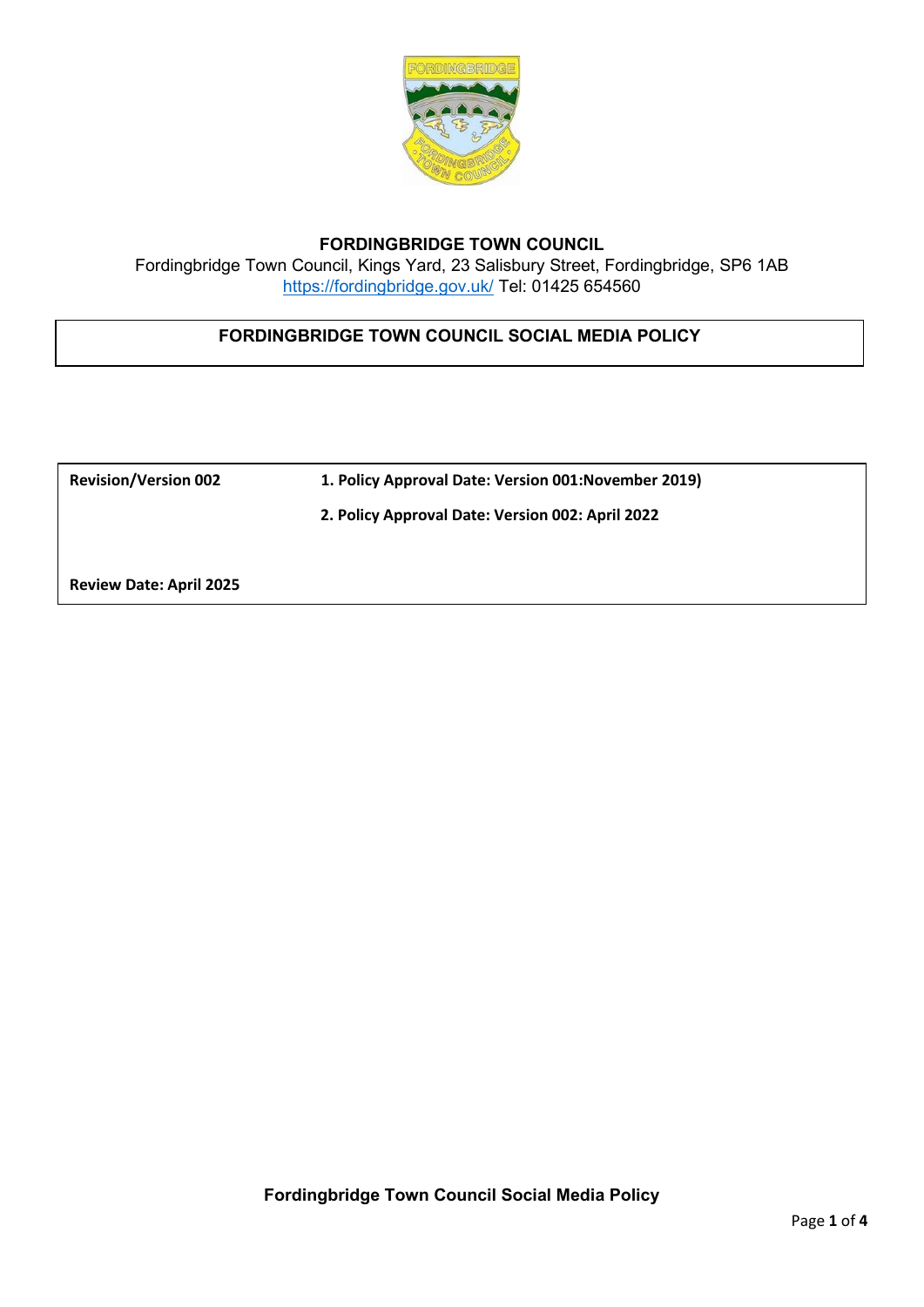The aim of this policy is to set out a Code of Practice to provide guidance to town councillors, council staff and others who engage with the council using online communications, collectively referred to as social media.

Social media is a collective term used to describe methods of publishing on the internet.

This policy covers all forms of social media and social networking sites which include (but are not limited to):

- Town Council Website
- Facebook, Instagram and other social networking sites
- Twitter and other micro blogging sites
- Youtube and other video clips and podcast sites
- LinkedIn
- Blogs and discussion forums
- Email

The use of social media does not replace existing forms of communication.

The principles of this policy apply to town councillors and council staff and also applies to others communicating with the Town Council.

The policy sits alongside relevant existing polices which need to be taken into consideration.

The current Code of Conduct applies to online activity in the same way it does to other written or verbal communication.

Individual town councillors and council staff are responsible for what they post in a council and personal capacity.

In the main, councillors and council staff have the same legal duties online as anyone else, but failure to comply with the law may have more serious consequences.

Social media may be used to

- Distribute agendas, post minutes and dates of meetings
- Advertise events and activities
- Promote good news stories, linked websites or press pages
- Advertise vacancies
- Re-tweet or share information from partner agencies such as Principal Authorities, Police, Library, Health etc.
- Announce new information
- Post or Share information from other town and parish related community groups such as schools, sports clubs and charities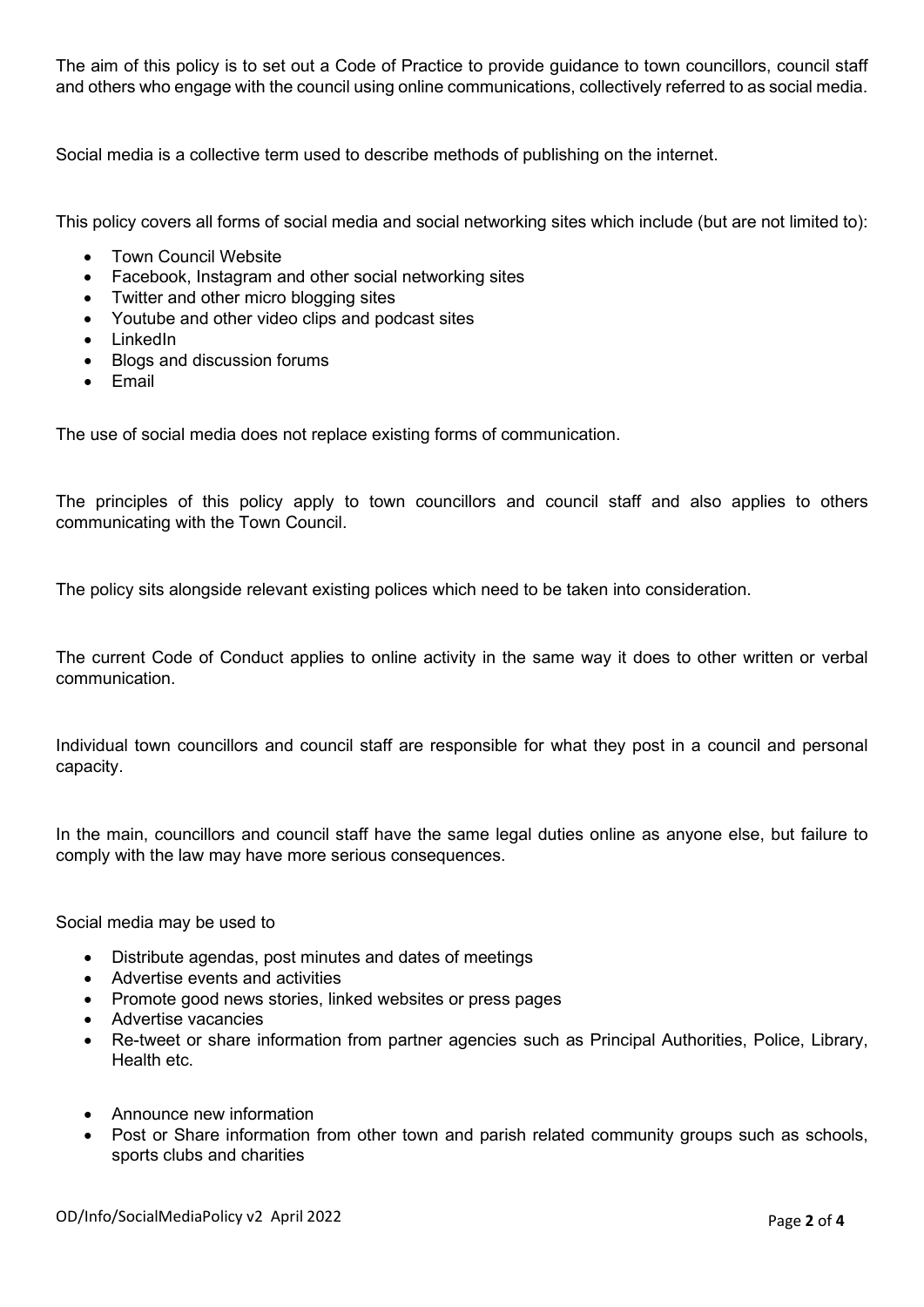• Refer residents' queries to the clerk and all other councillors

## **Code of Practice**

When using social media (including email) town councillors and council staff must be mindful of the information they post in both a personal and council capacity and keep the tone of any comments respectful and informative.

Online content should be accurate, objective, balanced and informative.

Town councillors and council staff must not:

- hide their identity using false names or pseudonyms
- present personal opinions as that of the Town Council
- present themselves in a way that might cause embarrassment to the Town Council
- post content that is contrary to the democratic decisions of the Town Council
- post controversial or potentially inflammatory remarks
- engage in personal attacks, online fights and hostile communications
- use an individual's name unless given written permission to do so
- publish photographs or videos of minors without parental permission
- post any information that infringes copyright of others
- post any information that may be deemed libel
- post online activity that constitutes bullying or harassment
- bring the Town Council into disrepute, including through content posted in a personal capacity
- post offensive language relating to race, sexuality, disability, gender, age, religion or belief
- conduct any online activity that violates laws, regulations or that constitutes a criminal offence

Publishing untrue statements about a person which is damaging to their reputation is libel and can result in a court action and a fine for damages.

This also applies if someone else publishes something libellous on your social media site. A successful libel claim will result in an award of damages against you.

Posting copyright images or text on social media sites is an offence. Breach of copyright will result in an award of damages against you.

Publishing personal data of individuals without permission is a breach of Data Protection legislation and is an offence.

Publication of obscene material is a criminal offence and is subject to a custodial sentence.

Councillors' views posted in any capacity in advance of matters to be debated by the council at a Town Council or committee meeting may constitute pre-disposition, pre-determination or bias and may require the individual to declare an interest at Council meetings.